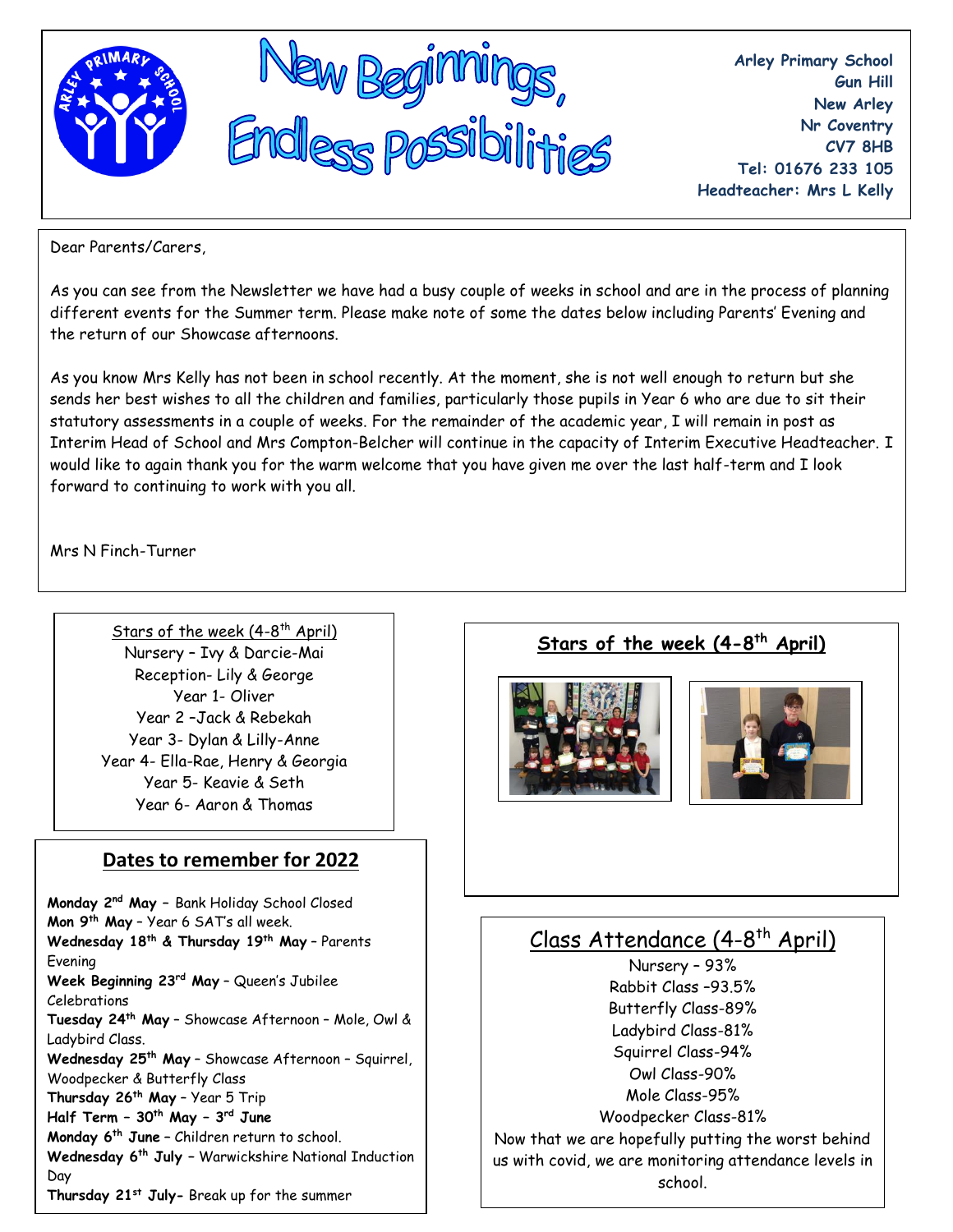#### **School Dinners**



Thank you to all parents who have booked their children's dinners using the online booking system. Could we please ask that when booking dinners that the children are aware of the choices made, as some have been upset as they didn't have the dinner they thought they were having.

#### **Easter Egg Competition Winners**

It was lovely to see all the effort the children had put into their Easter egg bonnet and egg decorating, the winners were;

Nursery – Jackson, Reception – Holly, Year 1 – Issa, Year 2- Jacob, Year 3- Brooklyn, Year 4 – Kayleb, Year 5 – Ethan and Year 6 – Thomas.







#### **Educaterers Dinner Time Prizes**

Our lovely catering staff have awarded Easter prizes to children who have shown lovely manners in the dinner hall for this term.

Winners were; Reception –Poppy A & Marlee, Year 1 – Marcus, Issa, Nancy & Colbie, Year 2 – Connie & George, Year 3 –Texas& Lilly-Anne, Year 4-David & Tabby, Year 5 –Arthur & Chloe Year 6 – James M & Tyler